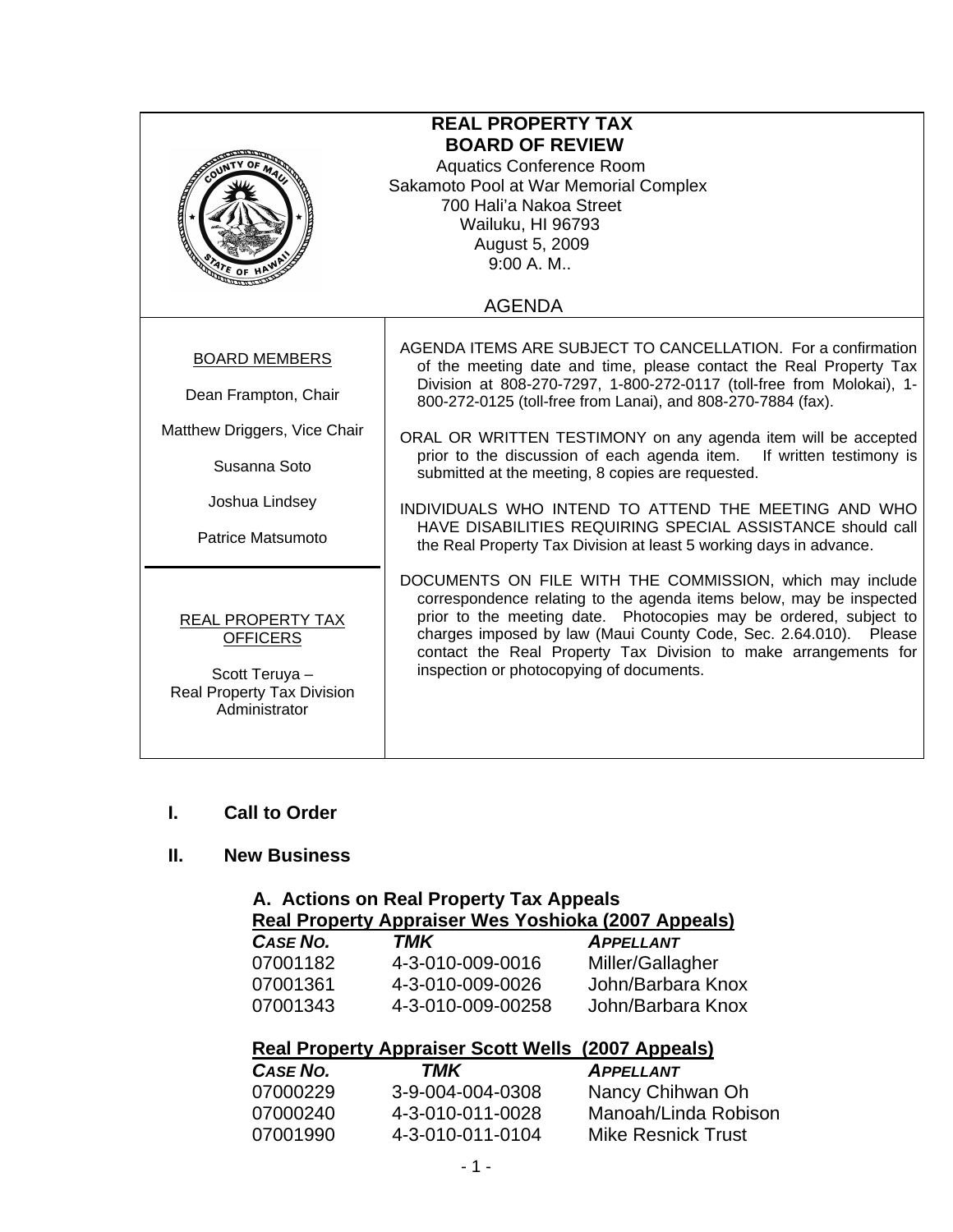# **Real Property Appraiser Scott Wells (2007 Appeals cont'd)**

| <b>CASE NO.</b> | TMK              | <b>APPELLANT</b>  |
|-----------------|------------------|-------------------|
| 07001477        | 4-3-016-006-0030 | John R. Dunning   |
| 07001475        | 4-3-016-006-0079 | John R. Dunning   |
| 07001259        | 4-3-016-006-0045 | Barbara L. Newton |

### **Real Property Appraiser Joy Makua (2007 Appeals)**

| <b>CASE NO.</b> | TMK              | <b>APPELLANT</b>                    |
|-----------------|------------------|-------------------------------------|
| 07001530        | 4-3-010-002-0089 | <b>Knaggs Commercial Properties</b> |
| 07001333        | 4-4-001-051-0027 | Lynn M. Tenney                      |
| 07002005        | 4-4-001-051-0043 | Robert S. Groos                     |

## **Real Property Appraiser Sandra Kuniyoshi (2007 Appeals)**

| CASE NO. | <b>TMK</b>       | <b>APPELLANT</b>         |
|----------|------------------|--------------------------|
| 07002241 | 4-3-006-011-0041 | <b>William Carter</b>    |
| 07000865 | 4-3-006-011-0042 | Gayle Adam Craig         |
| 07000941 | 4-4-001-052-0009 | Joseph Edward Johnson    |
| 07002368 | 4-4-001-052-0013 | Jackie E. Keene          |
| 07001518 | 4-4-001-052-0045 | Enrico/Giovanna Gorman   |
| 07001098 | 4-4-001-052-0047 | Raymond/Hazel Rachkowski |
| 07000324 | 4-4-001-066-0018 | Dawn Brown               |
| 07001929 | 4-4-001-066-0037 | Marietta Leubke-Mainer   |
|          |                  |                          |

## **Real Property Appraiser Joshua Po'ouahi (2007 Appeals)**

| CASE NO. | TMK              | <b>APPELLANT</b>            |
|----------|------------------|-----------------------------|
| 07000124 | 4-4-001-038-0001 | Darrel J. Haring            |
| 07000126 | 4-4-001-038-0002 | Darrel J. Haring            |
| 07000121 | 4-4-001-038-0004 | Darrel J. Haring            |
| 07000129 | 4-4-001-038-0005 | Darrel J. Haring            |
| 07000131 | 4-4-001-038-0007 | Darrel J. Haring            |
| 07000133 | 4-4-001-038-0008 | Darrel J. Haring            |
| 07000134 | 4-4-001-038-0009 | Darrel J. Haring            |
| 07000135 | 4-4-001-038-0010 | Darrel J. Haring            |
| 07002188 | 4-4-001-038-0003 | Document Services of Maui   |
| 07001598 | 4-4-001-038-0006 | Document Services of Maui   |
| 07001592 | 4-4-001-038-0011 | <b>Stephen Talley Trust</b> |
| 07002208 | 4-4-001-038-0012 | <b>Stephen Talley Trust</b> |
| 07000721 | 4-4-001-038-0014 | Karl Ackermann              |
| 07000655 | 4-4-001-038-0016 | Karl Ackermann              |
| 07000777 | 4-4-001-038-0062 | Karl Ackermann              |
| 07000476 | 4-4-001-038-0018 | James/Kaye Drennan          |
| 07000477 | 4-4-001-038-0076 | James/Kaye Drennan          |
| 07000901 | 4-4-001-038-0025 | Duncan/Freed                |
| 07001143 | 4-4-001-038-0038 | Duncan/Freed                |
| 07001161 | 4-4-001-038-0059 | Duncan/Freed                |
| 07000930 | 4-4-001-038-0072 | Duncan/Freed                |